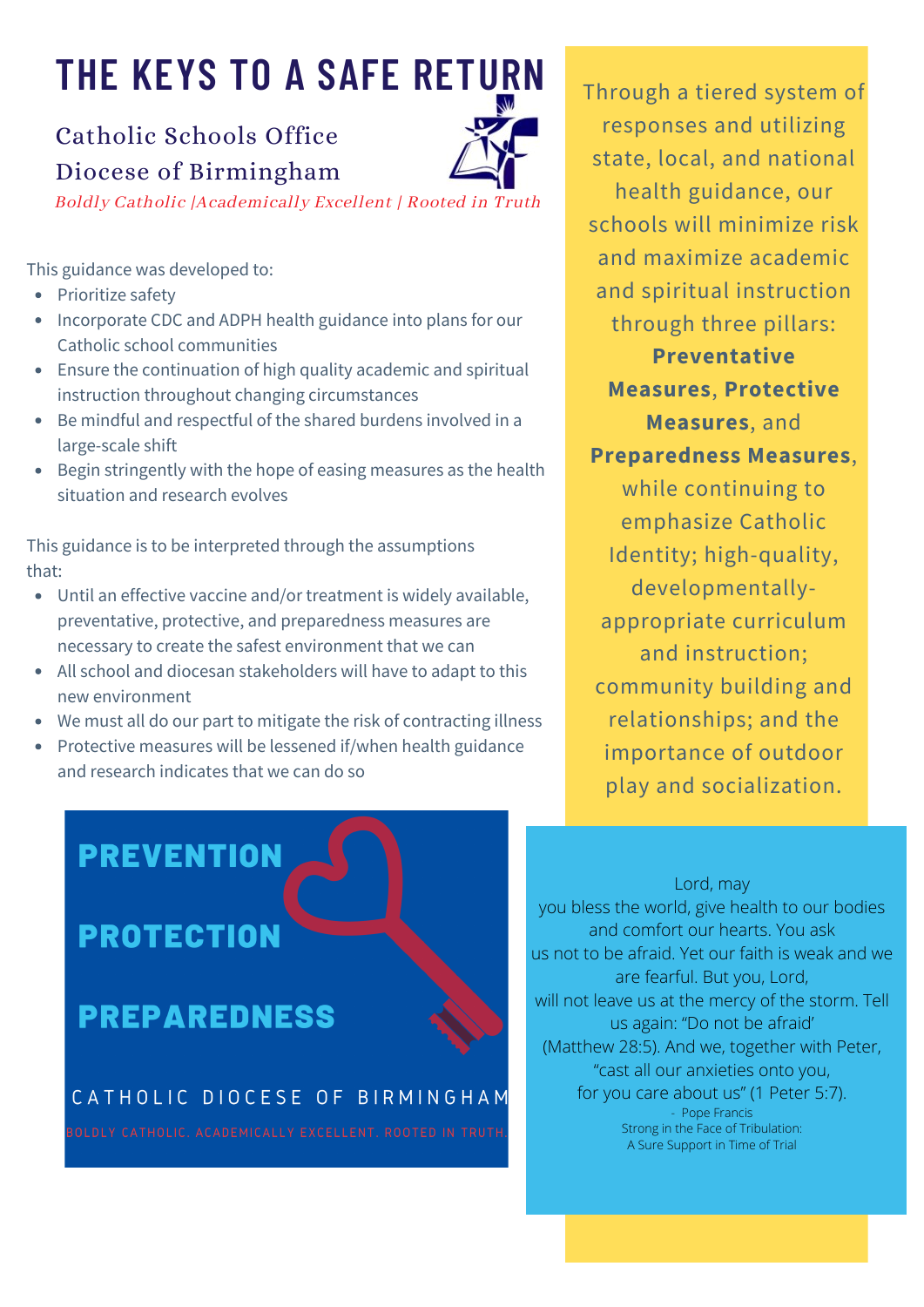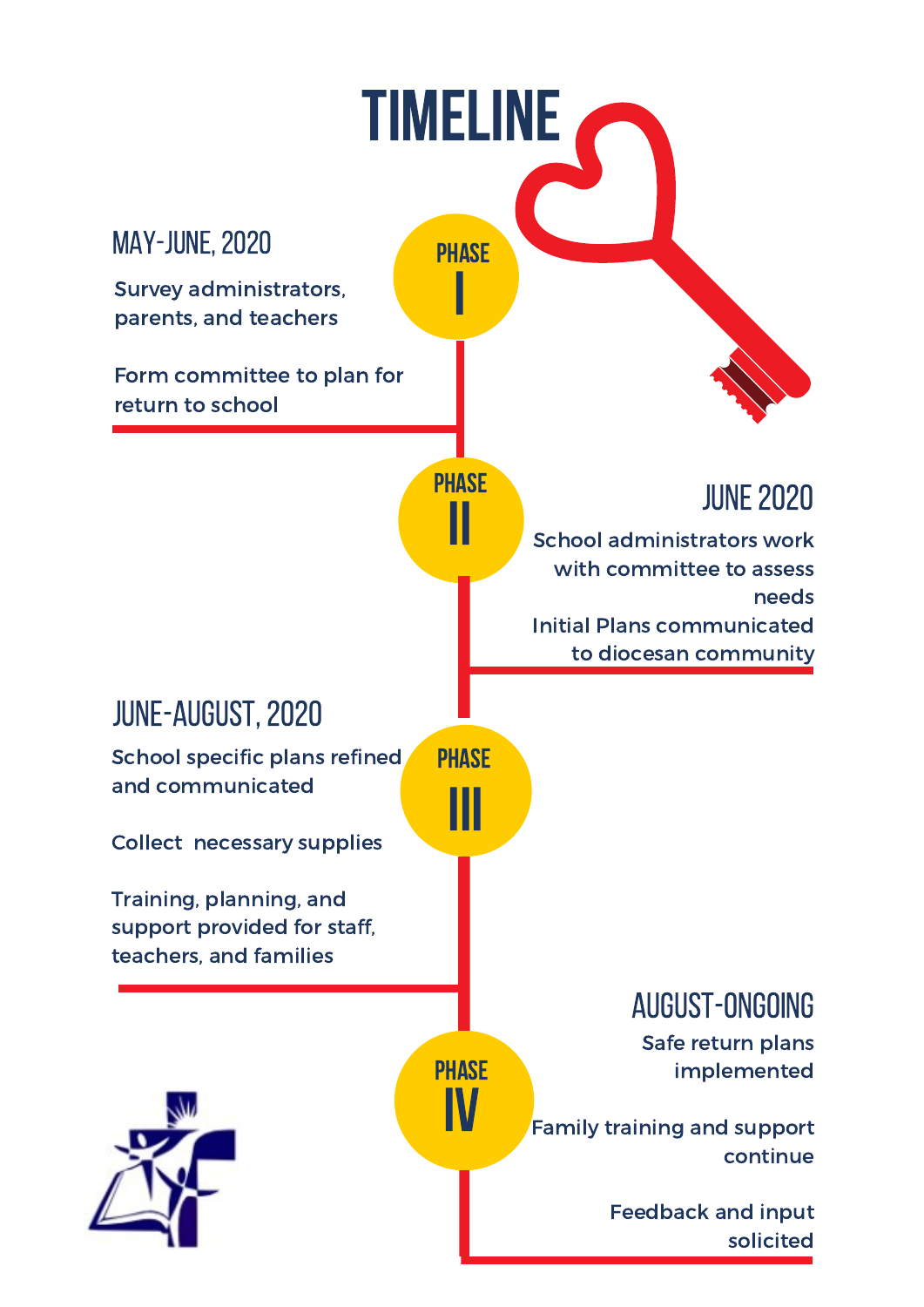### THE PILLARS OF PREVENTION, PROTECTION, AND P R E P A R E D N E S S A R E T H E K E Y T O A SAFE RETURN FOR OUR STUDENTS AND OUR STAFF

| <b>Prevention</b>                                                                                                                          | <b>Protection</b>                                                                                                                                     | <b>Preparedness</b>                                                                                                                                                                          |
|--------------------------------------------------------------------------------------------------------------------------------------------|-------------------------------------------------------------------------------------------------------------------------------------------------------|----------------------------------------------------------------------------------------------------------------------------------------------------------------------------------------------|
| Updating attendance and sick leave<br>policies for students and staff to<br>encourage all to stay home when<br>sick                        | Maintaining 6-foot distance as<br>much as possible                                                                                                    | Remaining up-to-date with<br>guidance from national, state,<br>and<br>local health organizations                                                                                             |
| Implementing new "return to<br>school" criteria after a student<br>or staff member has been sick                                           | Maintaining student cohort<br>groups as much as possible                                                                                              | Continually evaluating practices<br>within the 3 Pillars to lessen or<br>strengthen according to the<br>current local health situation and<br>tο<br>maintain efficiency and<br>effectiveness |
| Screening students, staff, and<br>visitors through temperature<br>checks and a short questionnaire<br>daily                                | For the safety of all, wearing a<br>face covering is required                                                                                         | Planning for and communicating<br>steps to be taken should cases<br>occur within the school<br>community                                                                                     |
| Increased frequency for cleaning<br>and disinfecting shared<br>items and spaces throughout the<br>school day and at the end of each<br>day | Creating community through<br>virtual opportunities for<br>interaction                                                                                | Implementing a tiered system of<br>short-term virtual<br>adaptations to instruction in<br>response to the local health<br>situation when<br>needed                                           |
| Increasing hand washing<br>opportunities and teaching safe<br>hygiene practices                                                            | Updating certain systems and<br>schedules to allow for recess,<br>food service, hallway traffic, and<br>school assemblies to continue in<br>safe ways | Train students, staff, and families<br>in protocols that will<br>be implemented and instructional<br>methods that will be used                                                               |
| Reducing entry to the school<br>building during school hours<br>for non-essential contractors or<br>vendors                                | Increase<br>ventilation and airflow in indoor<br>spaces and encourage outdoor<br>time                                                                 | Implement social-emotional<br>learning supports for students,<br>families, and staff                                                                                                         |
| Maintaining<br>6-foot distance for all visitors not<br>within the same household                                                           |                                                                                                                                                       | Offer<br>Catholic Virtual for families who<br>prefer a fully virtual option                                                                                                                  |